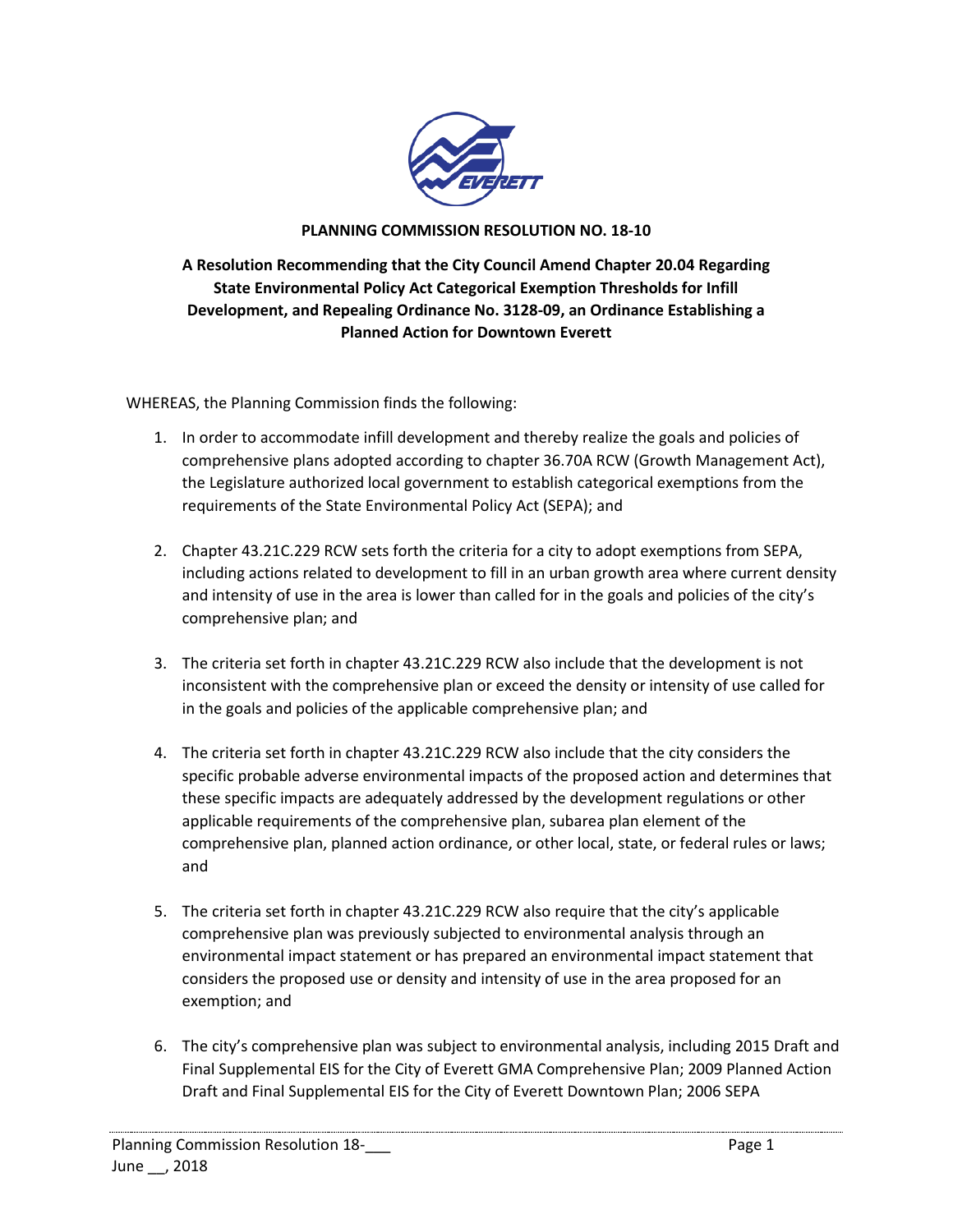Addendum for the Downtown Plan and Development Standards; 2004 Draft and Final Supplemental EIS for the City of Everett 10-Year Comprehensive Plan; 2003 Addendum to the EIS for Everett Station Area Plan and Development Regulations and Design Standards; 1994 Everett Growth Management EIS; and

- 7. Chapter 43.21C.229 RCW limits the categorical exemptions for infill development to either: residential development; mixed-use development; or commercial development up to sixtyfive thousand square feet, excluding retail development; and
- 8. The Metro Everett Subarea Plan recommended for adoption (PC Resolution No. 2018-03) includes a policy and action (LU-6) to increase the project-level environmental review exemptions under SEPA in order to realize the goals and policies of the Metro Everett Plan; and
- 9. The City adopted a Planned Action Ordinance under the State Environmental Policy Act (SEPA) for Downtown Everett (Ordinance No. 3128-09) on June 10, 2009 based on the 2006 adoption of the Everett Downtown Subarea Plan, which the Planning Commission has recommended (Planning Commission Resolution No. 18-03) to be repealed; and
- 10. The purpose of a Planned Action Ordinance is to expedite the permitting process for subsequent implementing projects whose impacts have been previously addressed; and
- 11. The SEPA exemptions for infill development provide similar objectives to the Planned Action Ordinance; and
- 12. Public notice and opportunity to comment on these amendments was provided through electronic and mail notice to interested parties, a legal notice of public hearing published in the Everett Herald on May 16, 2018, notice to the Washington State Department of Commerce on May 14, 2018, and a public hearing held by the Planning Commission on June 5, 2018.

And, WHEREAS, the Planning Commission concludes the following:

- 1. The density and intensity of use in the Metro Everett area is lower than called for in the goals and policies of the city's comprehensive plan.
- 2. The proposed amendments are authorized and consistent with the State Environmental Policy Act, Chapter 43.21C RCW.

NOW, THEREFORE, THE PLANNING COMMISSION RESOLVES THE FOLLOWING:

1. The Planning Commission recommends that the City Council amend the existing regulations for State Environmental Policy Act Categorical Exemptions, Infill Development, codified in Everett Municipal Code (EMC) 20.04.140 as set forth in attached Exhibit 1.